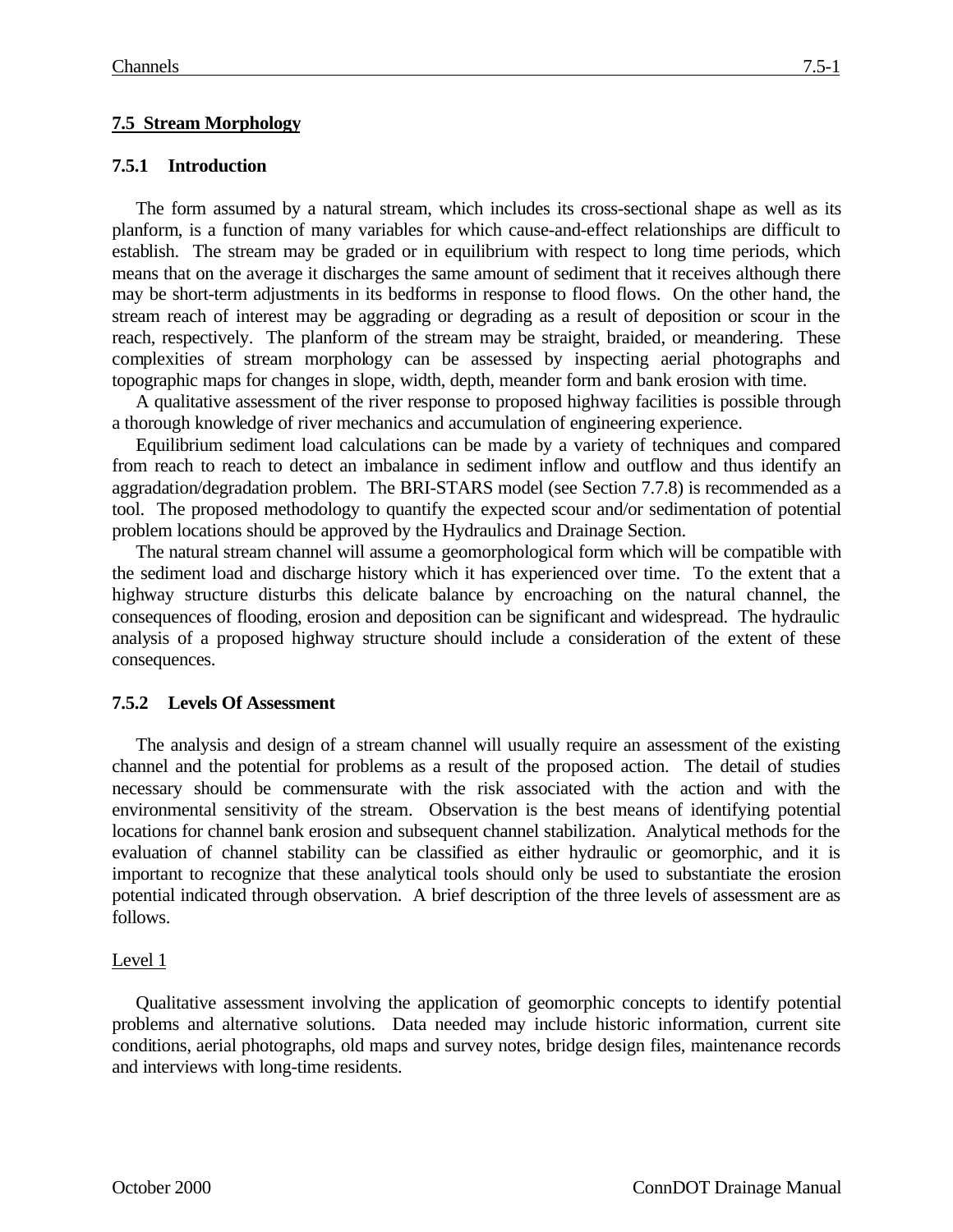Quantitative analysis combined with a more detailed qualitative assessment of geomorphic factors. Generally includes water surface profile and scour calculations. This level of analysis will be adequate for most locations if the problems are resolved and relationships between different factors affecting stability are adequately explained. Data needed will include Level 1 data in addition to the information needed to establish the hydrology and hydraulics of the stream.

### Level 3

Complex quantitative analysis based on detailed mathematical modeling and possibly physical hydraulic modeling. Necessary only for high risk locations, extraordinarily complex problems and possibly after the fact analysis where losses and liability costs are high. This level of analysis may require professionals experienced with mathematical modeling techniques for sediment routing (see Section 7.7.8) and/or physical modeling. Data needed will require Level 1 and 2 data as well as field data on bed load and suspended load transport rates and properties of bed and bank materials such as size, shape, gradation, fall velocity, cohesion, density and angle of repose.

## **7.5.3 Factors That Affect Stream Stability**

Factors that affect stream stability and, potentially, bridge and highway stability at stream crossings, can be classified as geomorphic factors and hydraulic factors.

Geomorphic Factors

- Stream size Flow habit
- Valley setting Floodplains
- Natural levees Apparent incision
- 
- Width variability Degree of braiding
- 
- 
- 
- 
- Sinuosity Channel boundaries
	-
- Bar development Degree of anabranching
- Bed material Tree cover on banks

Figure 7-3 depicts examples of the various geomorphic factors.

### **Hydraulic Factors**

- Magnitude, frequency and duration of floods.
- Bed configuration.
- Resistance to flow.
- Water surface profiles.

Figure 7-4 depicts the changes in channel classification and relative stability as related to hydraulic factors.

Rapid and unexpected changes may occur in streams in response to man's activities in the watershed such as alteration of vegetative cover. Changes in perviousness can alter the hydrology of a stream, sediment yield and channel geometry. Channelization, stream channel straightening,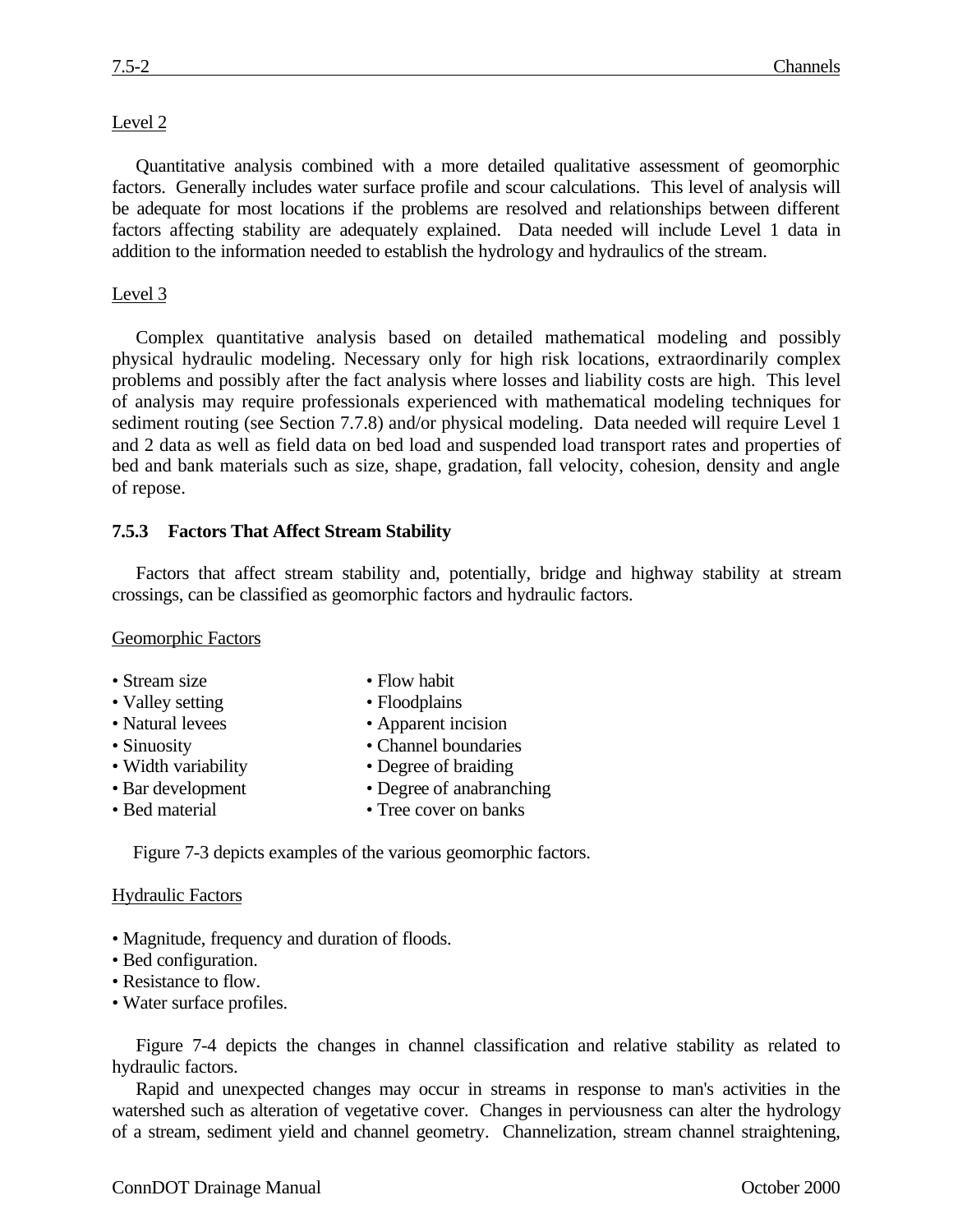stream levees and dikes, bridges and culverts, reservoirs and changes in land use can have major effects on stream flow, sediment transport and channel geometry and location. Knowing that man's activities can influence stream stability can help the designer anticipate some of the problems that can occur.

Natural disturbances such as floods, drought, earthquakes, landslides, and forest fires can also cause large changes in sediment load and thus major changes in the stream channel. Although difficult to plan for such disturbances, it is important to recognize that when natural disturbances do occur, it is likely that changes will also occur to the stream channel.

## **7.5.4 Stream Response To Change**

The major complicating factors in river mechanics are: 1) the large number of interrelated variables that can simultaneously respond to natural or imposed changes in a stream system; and 2) the continual evolution of stream channel patterns, channel geometry, bars and forms of bed roughness with changing water and sediment discharge. In order to better understand the responses of a stream to the actions of man and nature, a few simple hydraulic and geomorphic concepts are presented herein.

The dependence of stream form on slope, which may be imposed independently of other stream characteristics, is illustrated schematically in Figure 7-5.

Any natural or artificial change which alters channel slope can result in modifications to the existing stream pattern. For example, a cutoff of a meander loop decreases channel sinuosity and increases channel slope. Referring to Figure 7-5, this shift in the plotting position to the right could result in a shift from a relatively tranquil, meandering pattern toward a braided pattern that varies rapidly with time, has high velocities, is subdivided by sandbars and carries relatively large quantities of sediment. Conversely, it is possible that a slight decrease in slope could change an unstable braided stream into a meandering one.

The different channel dimensions, shapes and patterns associated with different quantities of discharge and amounts of sediment load indicate that as these independent variables change, major adjustments of channel morphology can be anticipated. Further, a change in hydrology may cause changes in stream sinuosity, meander wave length, and channel width and depth. A long period of channel instability with considerable bank erosion and lateral shifting of the channel may be required for the stream to compensate for the hydrologic change.

Figure 7-6 illustrates the dependence of river form on channel slope and discharge, showing when  $SO^{0.25}$  < 0.000 70 in a sandbed channel, the stream will meander. Similarly, when  $SO^{0.25}$  > 0.0041, the stream is braided.

In these equations, S is the channel slope in meters per meter (ft per ft) and Q is the mean discharge in cubic meters per second (cubic feet per second). Between these values of  $SQ^{0.25}$  is the transitional range.

Many U.S. rivers plot in this zone between the limiting curves defining meandering and braided streams. If a stream is meandering but its discharge and slope border on a boundary of the transitional zone, a relatively small increase in channel slope may cause it to change, in time, to a transitional or braided stream.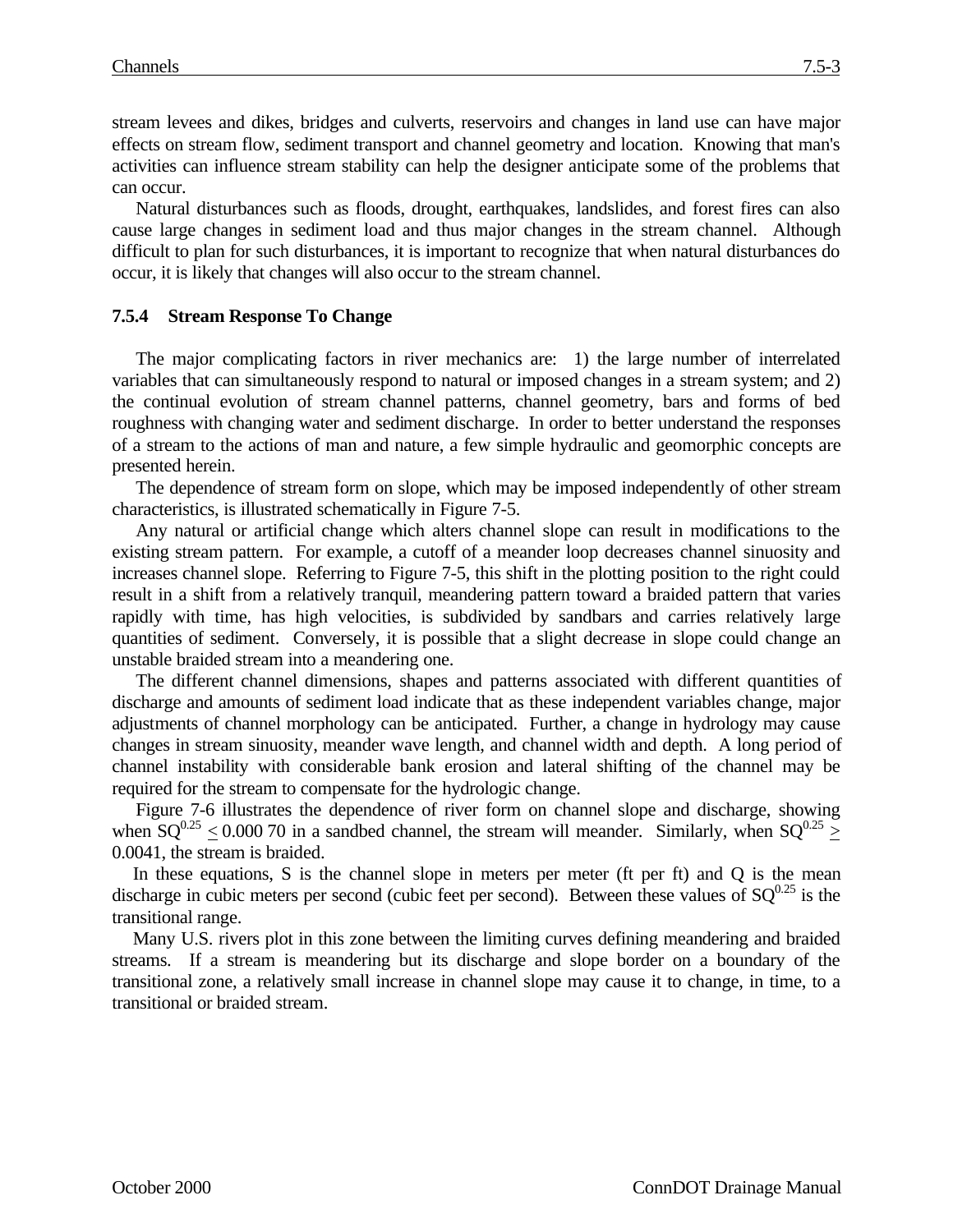بالتك المتك

Wide point bars

Wider at bends

75SP

Irregular point and lateral

Equividth

৶

Narrow point bars

ll

**VARIABILITY** OF WIDTH AND<br>DEVELOPMENT

OF BARS

Random variation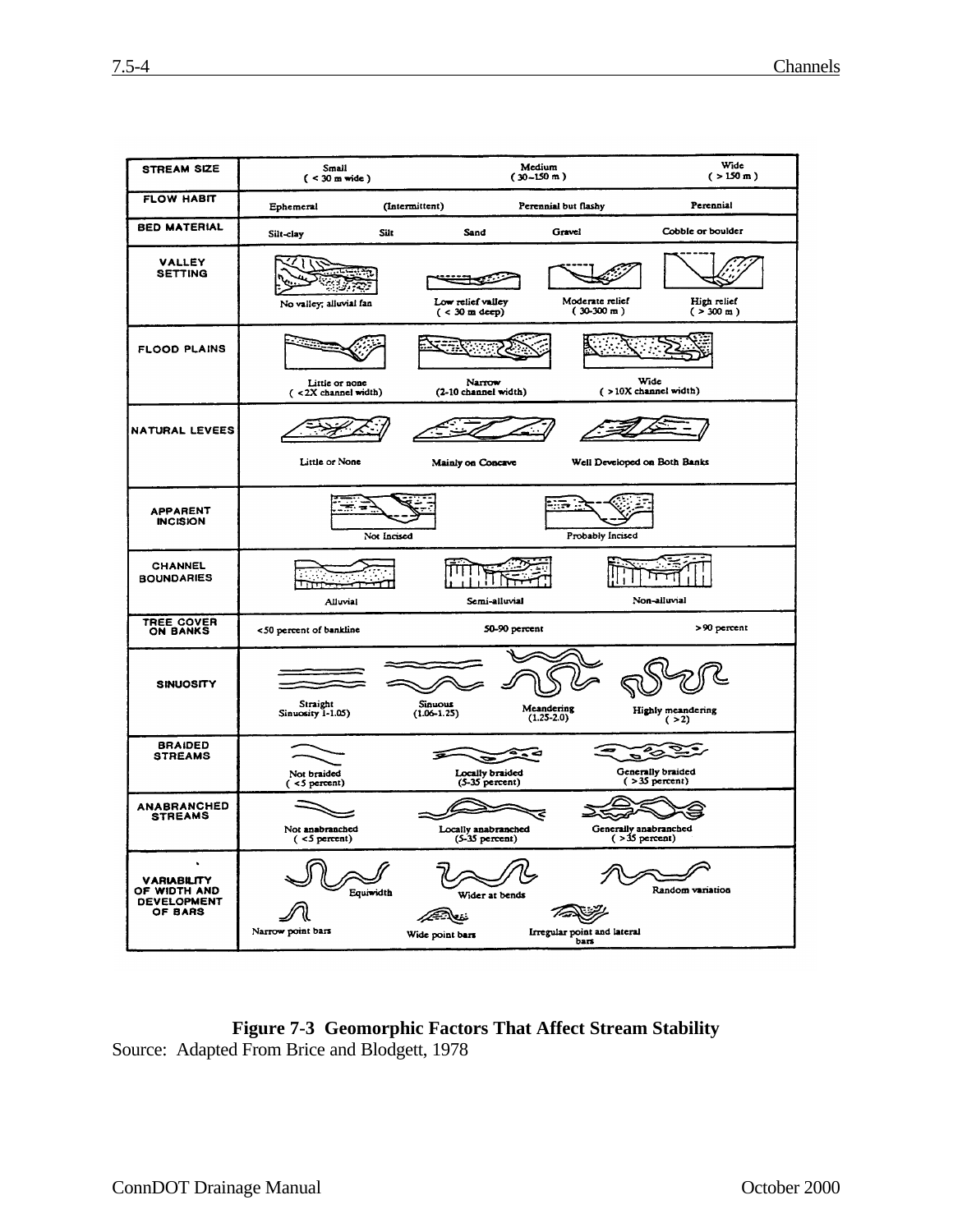

**Figure 7-4 Channel Classification And Relative Stability As Hydraulic Factors Are Varied** Source: After Shen et al., 1981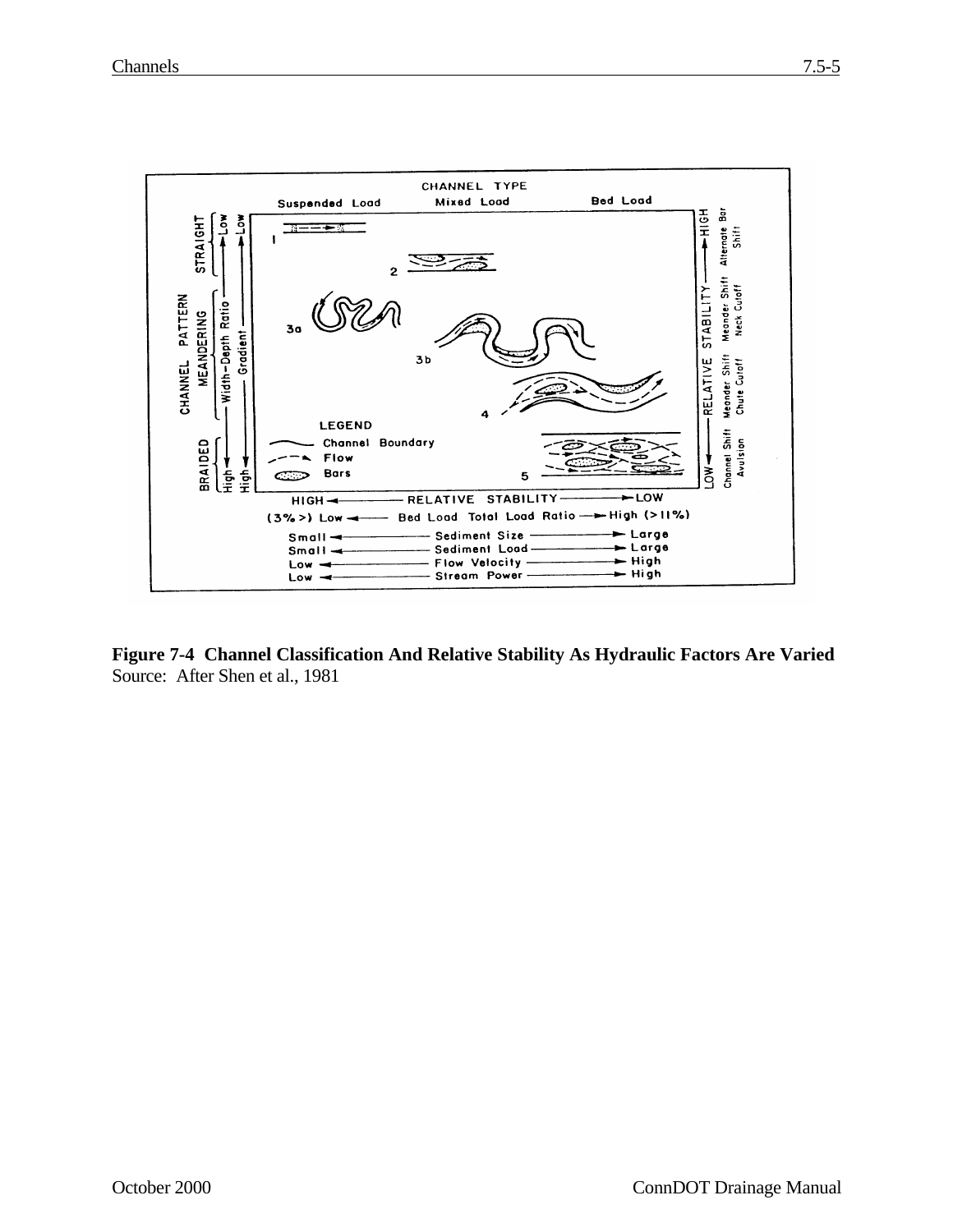

**Figure 7-5 Sinuosity Versus Slope With Constant Discharge** Source: After Richardson et al., 1988



**Figure 7-6 Slope-Discharge For Braiding Or Meandering Bed Streams** Source: After Lane, 1957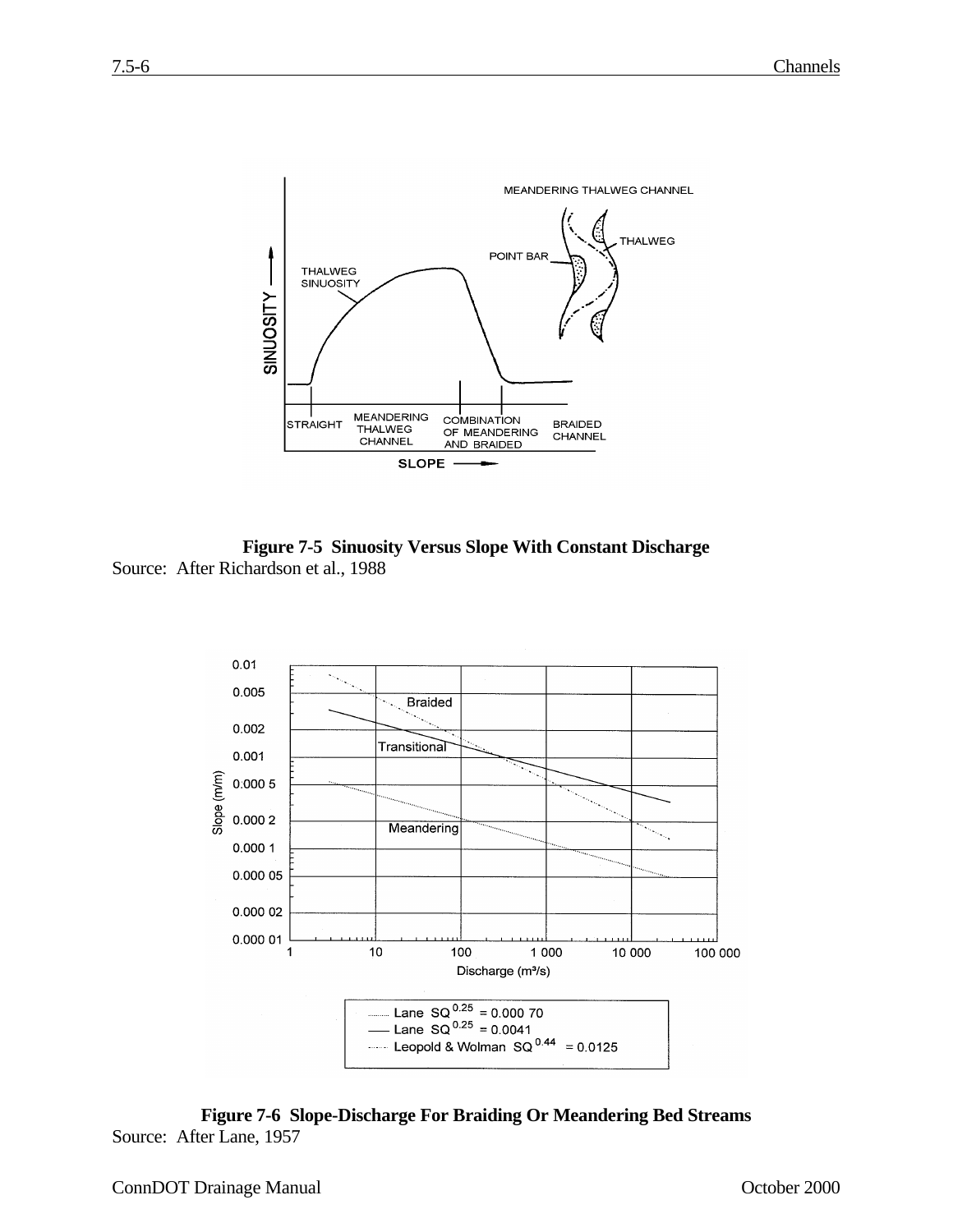## **7.5.5 Countermeasures**

A countermeasure is defined as a measure incorporated into a highway crossing of a stream to control, inhibit, change, delay, or minimize stream and bridge stability problems. They may be installed at the time of highway construction or retrofitted to resolve stability problems at existing crossings.

Retrofitting is good economics and good engineering practice in many locations because the magnitude, location and nature of potential stability problems are not always discernible at the design stage and indeed, may take a period of several years to develop.

The selection of an appropriate countermeasure for a specific bank erosion problem is dependent on factors such as the erosion mechanism, stream characteristics, construction and maintenance requirements, potential for vandalism and costs.

Below is a brief discussion of possible countermeasures for some common river stability problems.

Note: The reader is encouraged to consult with the references listed at the end of this chapter for detailed information on the design and construction of the countermeasures.

### **Meander Migration**

The best countermeasure against meander migration is a crossing location on a relatively straight reach of stream between bends. Other countermeasures include the protection of an existing bank line, the establishment of a new flow line or alignment and the control and constriction of channel flow. Countermeasures identified for bank stabilization and bend control are bank revetments, spurs, retardance structures, longitudinal dikes, vane dikes, bulkheads and channel relocations. Measures may be used individually or a combination of two or more measures may be used to combat meander migration at a site (HEC-20, 1995).

### **Channel Braiding**

Countermeasures used at braided streams are usually intended to confine the multiple channels to one channel. This tends to increase sediment transport capacity in the principal channel and encourage deposition in secondary channels.

The measures usually consist of dikes constructed from the limits of the multiple channels to the channel over which the bridge is constructed. Spur dikes at bridge ends used in combination with revetment on highway fill slopes, riprap on highway fill slopes only and spurs arranged in the stream channels to constrict flow to one channel have also been used successfully.

# **Degradation**

Degradation in streams can cause the loss of bridge piers in stream channels, and piers and abutments in caving banks. A check dam, which is a low dam or weir constructed across a channel, is one of the most successful techniques for halting degradation on small to medium streams.

Longitudinal stone dikes placed at the toe of channel banks can be effective counter measures for bank caving in degrading streams. Precautions to prevent outflanking, such as tiebacks to the banks, may be necessary where installations are limited to the vicinity of the highway stream crossing. In general, channel lining alone is not a successful counter measure against degradation problems (HEC-20).